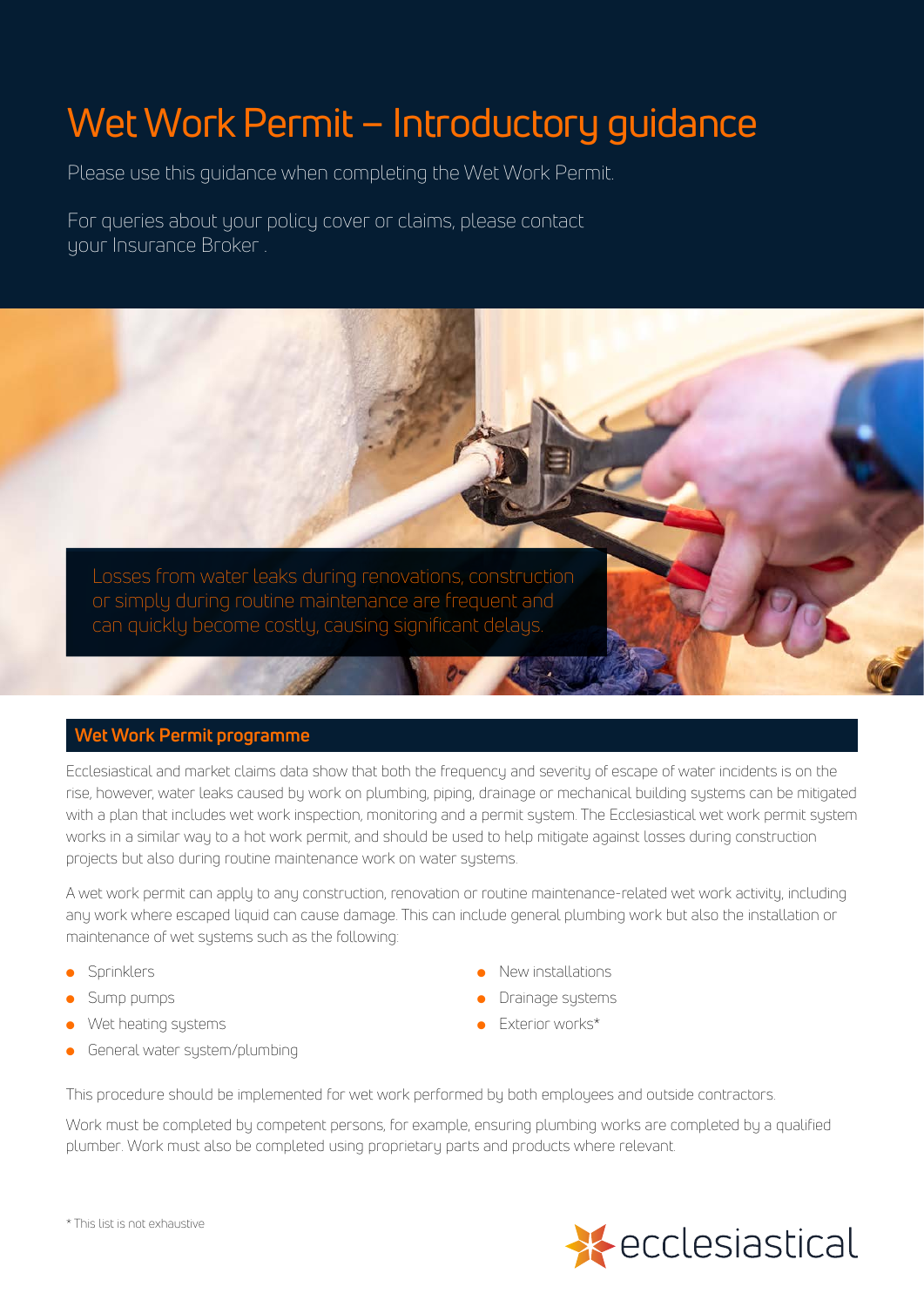The permit should be issued by the authorising individual once the listed precautions within the permit are implemented. Before issuing the permit, management should require consideration of the pre-wet work evaluation and work site inspections to mitigate risks associated with the work.

Wet work permits can help provide a simple way to assign accountability for water damage loss prevention and are designed to authorise specific work activities, verify pre-work checks, apply mitigation measures and require inspections of the work area both during and post completion of the wet work.

# **Permit instructions**

- **1.** The Proposer of the works (the person(s) or contractor/sub-contractor carrying out the work) must complete the proposal section of the permit, filling in the relevant information including checklist/precautions and any additional comments.
- **2.** Submit the form to the Authoriser for approval to complete the Agreement section of the permit.
- **3.** The Agreement section must be completed by the nominated person responsible for authorising the work (known as the Authoriser within the permit sustem). This could be one of the following; Construction Manager/General Contractor/Site Manager or Estate Manager.
- **4.** The Authoriser must confirm that the permit precautions have been complied with and prescribe both the water watch period and the water watch person. The Authoriser must also nominate and set up the frequency of work area inspections by the Supervisor.
- **5.** Upon completion of work, final inspections must be completed by both the Proposer and the Authoriser. This completes and closes the permit.
- **6.** The completed form should then be returned to the Authoriser and retained for future reference.

## **Roles of permit personnel**

#### **Proposer:**

The Proposer is the person(s) or contractor/sub-contractor carrying out the work. They must complete the proposal section of the wet work permit and complete the checklist of precautions.

#### **Authoriser:**

The Authoriser is the nominated person responsible for authorising, monitoring and signing off the work. This is likely to be a person responsible for management of the site, perhaps a construction manager, general contractor, site manager, estate manager or alternative equivalent.

#### **Supervisor:**

The Supervisor is responsible for inspecting the work site at intervals during the work, verifuing the work is being completed in accordance with the permit and with no signs of leaking. This person is nominated and inspects on behalf of the Authoriser and must not be the person carrying out the work.

#### **Water watch**

The water watch person is to ensure all areas have been inspected with no signs of leaking or water damage both during and post work.

Water watchers must be trained on the response procedures in place in the event of a leak or accidental water discharge.

Water watchers must remain on watch throughout the work and must remain on watch for a minimum of 30 minutes following completion of work or for the time period prescribed by the Authoriser.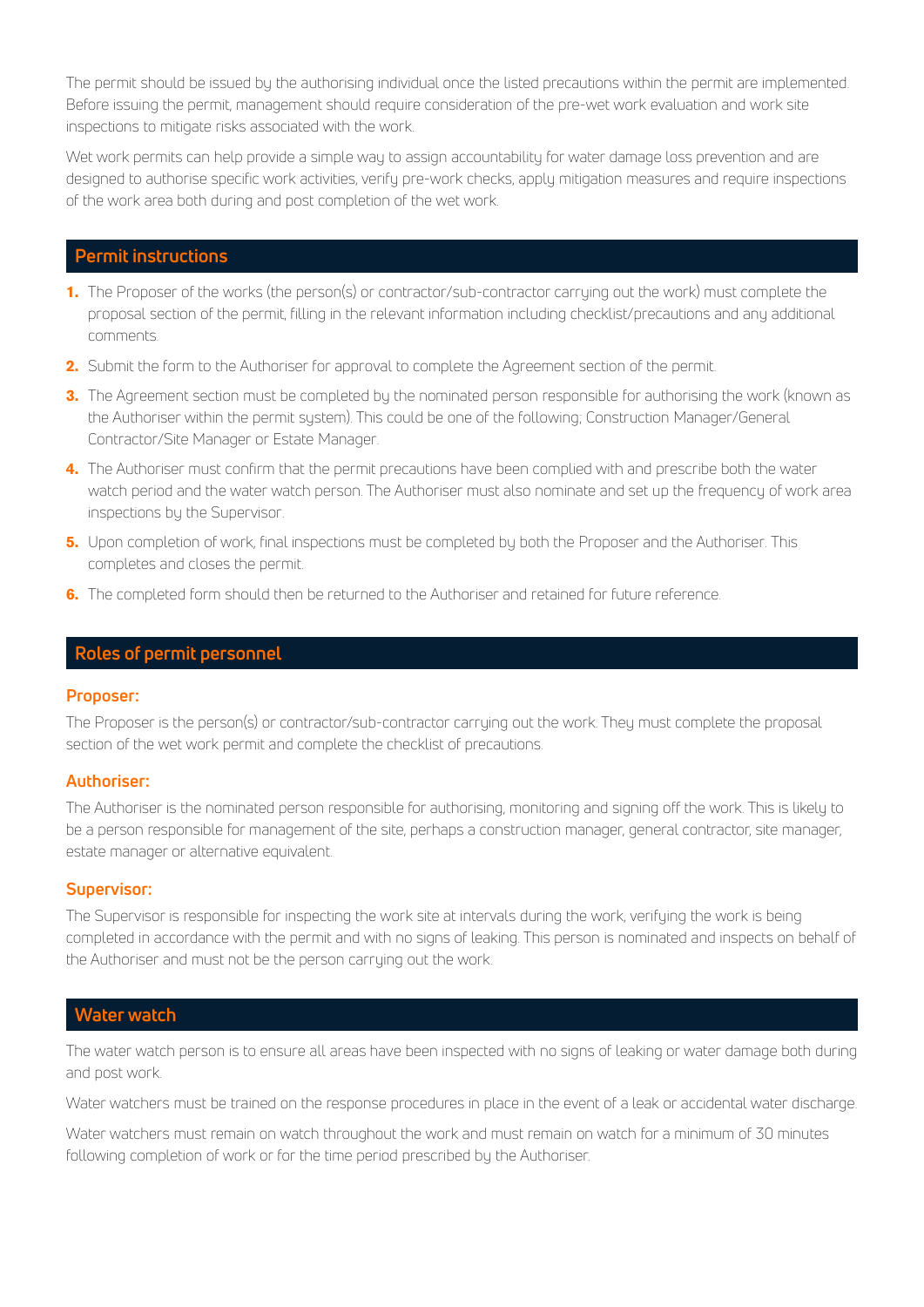## **Pre wet work**

The person authorising the permit (known as the Authoriser), MUST be the individual responsible for authorising the work and leads the wet work team. This team must conduct a pre-work evaluation which should include some of the following considerations prior to issuing any wet work permit and starting works.

The team should consider delaying or even cancelling the proposed wet work depending on the answers to the following questions:

- **1.** Is the work absolutely necessary or can it be avoided? Consider if there is a safer/better way to complete the work?
- **2.** Are adverse weather conditions being monitored where relevant to the work?
- **3.** Are all wet systems protected from potential freezing?
- **4.** Are water systems monitored or alarmed with flow meters? If not, can roaming patrols be implemented to check water systems outside hours? Ensure this is documented.
- **5.** Are leak detection systems installed?
- **6.** If high value or important equipment is installed or located within a building before wet systems are tested and monitored, is it adequately protected by using specific monitored water detection devices, using protective tarpaulin sheets, relocating items or other protections?
- **7.** Are fire protection system valves secured in the appropriate position to prevent unauthorised operation?



## **Wet work controls**

The person conducting wet work should ask themselves and answer the following questions within the permit to verify that appropriate working conditions and controls are in place for completing the proposed work.

- **1.** Do you have a copy and/or understand the written plan detailing what to do in the event of a leak or water damage?
- **2.** Are the locations of valves known and are these accessible?
- **3.** Are there pipe diagrams available for the location of the work?
- **4.** Are valves easily identifiable (ideally carded/tagged to identify)?
- **5.** Has the system(s) in question been drained down prior to the start of any wet work and are suitable controls in place to prevent accidental reactivation of the water system?
- **6.** Are all drains in the work area connected, clean and functioning?
- **7.** Have floor/wall penetrations or cracks through which a leaking fluid may pass and damage areas below, been protected?
- **8.** Has electrical , I.T and any other sensitive equipment been protected from potential water damage?
- **9.** Has a competent person been designated as the dedicated water-watch?
- **10.** Is there a spill response plan with a vessel/cart available at the work area to capture any fluid leak? Ensure this vessel is suitable for the volume of water that could escape.